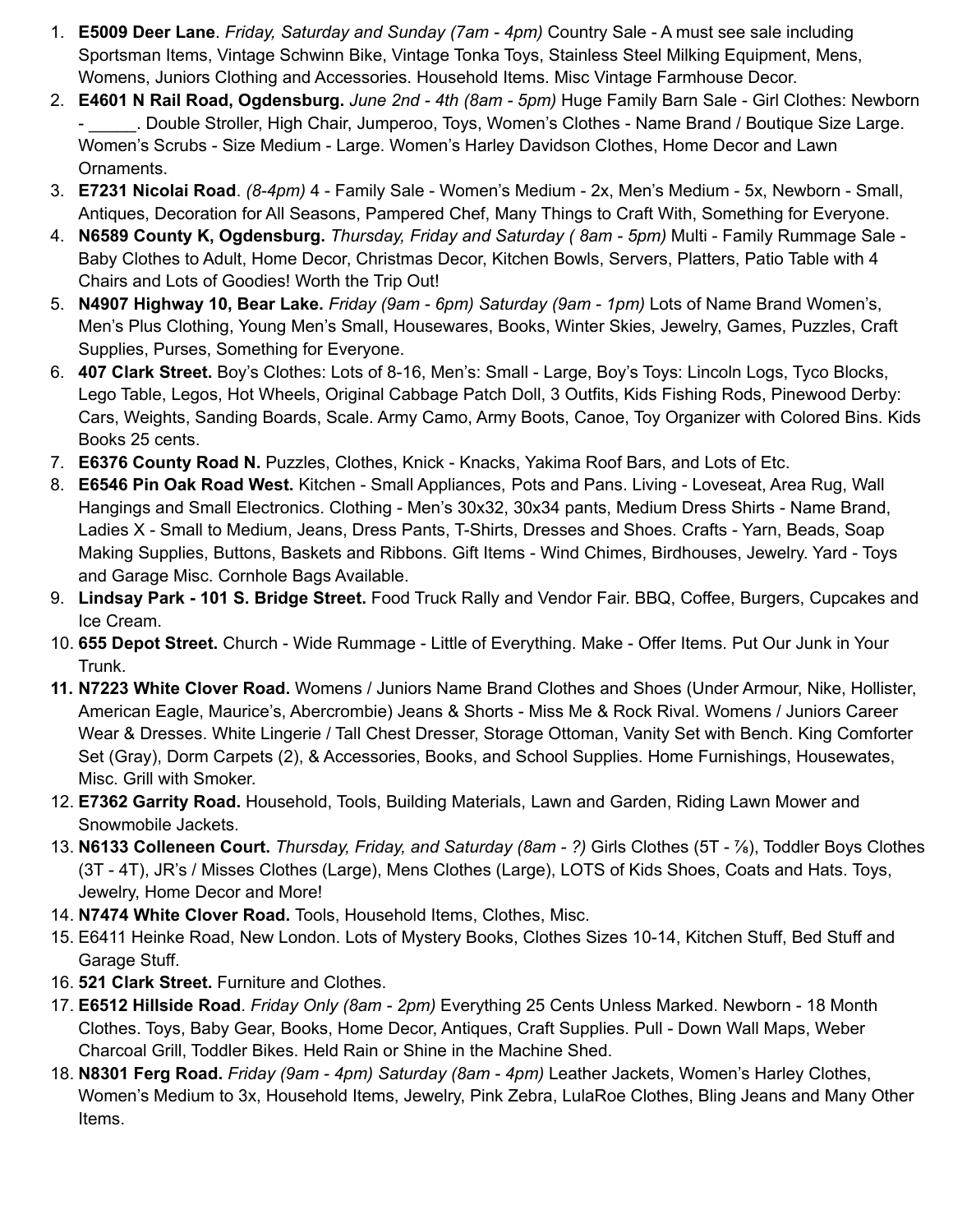- 19. **E6342 Garrity Road.** *June 2nd and 3rd (8am - 5pm) June 4th (8am - 2pm)* Moving, Estate, & Rummage Sale *-* Many Shop and Garden Tools, Some Old. Metal Lawn Chairs with Cushions, 2 Burner Camp Stove, Fish Cleaner, Wood Table and Chairs, Clothes Storage Bag, Radio, Mirror, Projection Screen, Lamps, Bedding, Lots of Towels, Rugs, Kitchen Items, Home Decor, Books, Drapes and Much More Misc. All Priced to Sell!
- 20. **1112 Depot Street.** *Friday and Saturday (8am - ?)* Name Brand Clothing Boys 10-16, Girls 8 12, Teen XS and Small. Womens & Mens, Step 2 Wagon, Toys, Games, Boys Bike, Train Table, Teenage Mutant Ninja Turtles Sewer. Youth Baseball and Softball Bats, Household, Holiday Decor, Vintage Doilies, Pabst Signs and Trays, and MORE!
- 21. **E6398 Esther Drive.** *Friday (7:30am - 3pm) Saturday (7am - Noon)* Kitchen Items, Pictures, Home Decor, Seasonal Decorations, Bedding, Women's Clothing: Size X-Small and Up, Men's Clothing and Lots of Miscellaneous.
- 22. **202 Grove Street.** Home Decor, Furniture, Girls Clothes, Boys Clothes, Men's & Women's Clothes and Accessories, Toys.
- 23. E6719 Garrity Road. *Friday and Saturday (8am - 4pm)* Home Decor and Pictures. Men's and Women's Clothing, Shoes, DVDs, Electronics, Computer Items, Harley Davidson Items, Tons of Different Kinds of Beer Glasses, Beer Decor, Beer Signs, Coors Onesie (Adult XL) , Charlie Berens' Shirts, Magazines, Books, Kitchen Items, Games, TV, Recumbent Bike, Coke Items and So Much More.
- 24. **E5895 County Road B.** *Friday (9am - 1pm) Saturday (8am - 2pm)* Estate Multi Family New Rocker / Recliner, Loveseat, Bar Stools, F/Q Bed Frame, Lamps, Microwave, Household, Doterra Oils (New), Old Attic Finds, API Tree Stand, Hunting Tent, Lifting Straps, Motorcycle Luggage Seat, Pampered Chef and New Canister Set.
- 25. **511 Depot Street.** Miscellaneous Items.
- 26. **E5675 County Road N.** Huge 7 Family Rummage Sale 2 Hand Crafted Bamboo Night Stands, Books, Movies, High Chair, Barbie Doll House with Furniture, Inversion Chair, Storage Cabnet, Kitchen Stepping Stools, Vacuum Cleaner, T.V. Stand, Bar Stools with Backs, Handmade Pillow Cases and Table Runners, Craft Table, Furniture, Dog Items, Housewares, Pampered Chef Items, Bedding, Holiday Decor, Kitchenware, 2 Twin Beds (No Mattresses), Games, Puzzles, Home Decor, Cd's, Cedar Chest, Kitchen Appliances, Baby Clothes, Women (Medium - 2x), Mens ( Medium - 2x), Lighted Ceiling Fan and More! Something for Everyone!
- 27. **648 Depot Street**. *Friday and Saturday (starting at 8 am)* Plants, Heated Dog Dish, Dog Kennels (1 Medium and 1 Large), Curtains, Pillows/Pillow Covers, Home Decor, Kids Games, Name Brand Clothes - Adult Small - Large (GymShark, Nike, Miss Me, Aerie, and more), Ugg Bailey Button Boots (Women Size 7), Ugg Booties (Women Size 6), Converse High Tops (Women Size 7) and So Much More!
- 28. **453 Mill Street.** *June 3rd and 4th (8am)* Pickers Paradise Sale. Kitchen: Silverware, Pots and Pans, Dishes. Camping / Outdoors: Vintage Thermos, Coleman Thermoelectric AC Power Cooler, Hollywood Racks Bike Carrier, Roller Skates, Knee Pads, Skateboard, Water Jug, Lawn / Lounge Chair, Tennis Racquets, Baseballs, Wetsuit, Gas Can, Tool Boxes, Life Jackets. Household / Home Decor Etc: Metal Bed Frames, Front Loader Washer and Dryer Pedestals, Bar Stools, 2 Drawer Cabinet, 2 Beveled Body Wall Mirrors, Small Space Heaters, Homemedics Shiatsu One Chair Massager Insert with heat shoulder and back, oil paintings, seasonal decor. Vintage / Collectable Toys: Mattel Big Jim Camper, Jeep, Dune Buggy, Trailer, Boat, Action Figure and Accessories Etc. Clothing: Girls/ Young Ladies Jr Sizes, Mens and Women's Leather Coats, Vest and Pants. Misc Items: 8mm Film Projector Etc. Sheets of PlexiGlass 6 Feet Long x 44 Inches Wide. 3/16 Thick and Lots More.
- 29. **405 South Bridge Street (Older Country Barn Building)** *Thursday, Friday and Saturday (8:30am - 3pm)* Huge Multi Family Sale. Baby - Adult - Clothing. All Name Brand and In Excellent Condition. Nike, Under Armour, American Eagle, North Face, Hollister, Pink Etc. Name Brand Shoes, Toys, Home Decor, Antiques, Purses, Tanning Bed, Playhouse and Lots More.
- 30. **N5755 Cemetery Road.** Back By Popular Demand. New & Gently Used Home Decor. Basketball Hoop, Vintage and Refinishing Finds. Old Doors, Boutique Closeouts. Ladies Clothes (Medium - 3x). Many Miscellaneous Items.